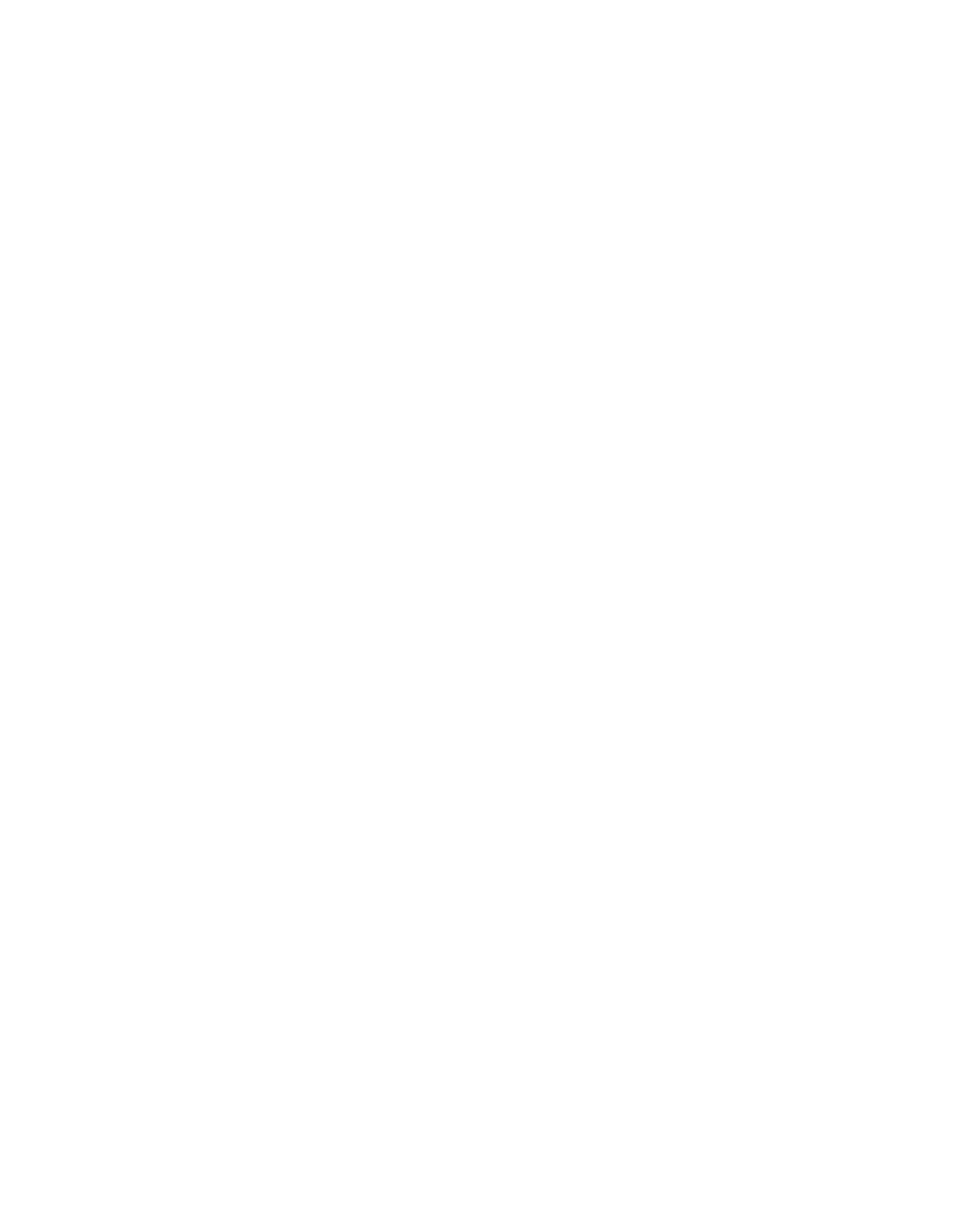### **SECTION 11005 GENERAL MECHANICAL AND EQUIPMENT PROVISIONS**

#### <span id="page-2-0"></span>**PART 1 - GENERAL**

### <span id="page-2-1"></span>1.01 DESCRIPTION

These General Mechanical and Equipment Provisions, which apply to all systems and equipment, are hereby made a part of each and all of the separate Sections of this Specification. Contractor shall direct the attention of all Subcontractors and suppliers of mechanical and related appurtenances for the Work to the provisions of the Contract Documents located in these specifications.

#### <span id="page-2-2"></span>1.02 MANUFACTURER'S EXPERIENCE

Unless specifically named in the detailed Specifications, a manufacturer shall have furnished equipment of the type and size specified which has demonstrated successful operation and is in regular use.

#### <span id="page-2-3"></span>1.03 FACTORY INSPECTION

The District or its representative may inspect fabricated equipment at the factory without cost to the Contractor. The Contractor shall notify the District in sufficient time so that factory inspection can be arranged. Factory inspection will be made after manufacturer has performed satisfactory checks, adjustments, tests and operations. Approval of equipment at the factory only allows the manufacturer to ship the equipment to the site, and does not constitute final acceptance by the District.

### <span id="page-2-4"></span>1.04 STANDARD OF QUALITY

Items of equipment are specified by the name of the manufacturer for the purpose of establishing a standard of quality and acceptable experience. Substitute equipment will be acceptable if it can be demonstrated to the District that the substitute is in strict accordance with the Specifications and equal in quality to those models specifically named. Manufacturers specified have been determined by the District to meet or exceed the minimum acceptable standard for the designated equipment style and model. Refer to the General Provisions for requirements pertaining to substitutions and equals. All mechanical equipment furnished under the Specification shall be new and of current design.

### <span id="page-2-5"></span>1.05 ADAPTATION OF EQUIPMENT

No responsibility for alteration of a planned structure to accommodate substitute equipment will be assumed by the District. Equipment which requires alteration of the structures will be considered only if the Contractor assumes all responsibility for making and coordinating

all necessary alterations. All revisions to structures, mechanical, electrical, or other work made necessary by such substitution shall be approved by the District and the cost of said revisions, including cost of redesign, shall be made at the Contractor's expense. Refer to General Provisions.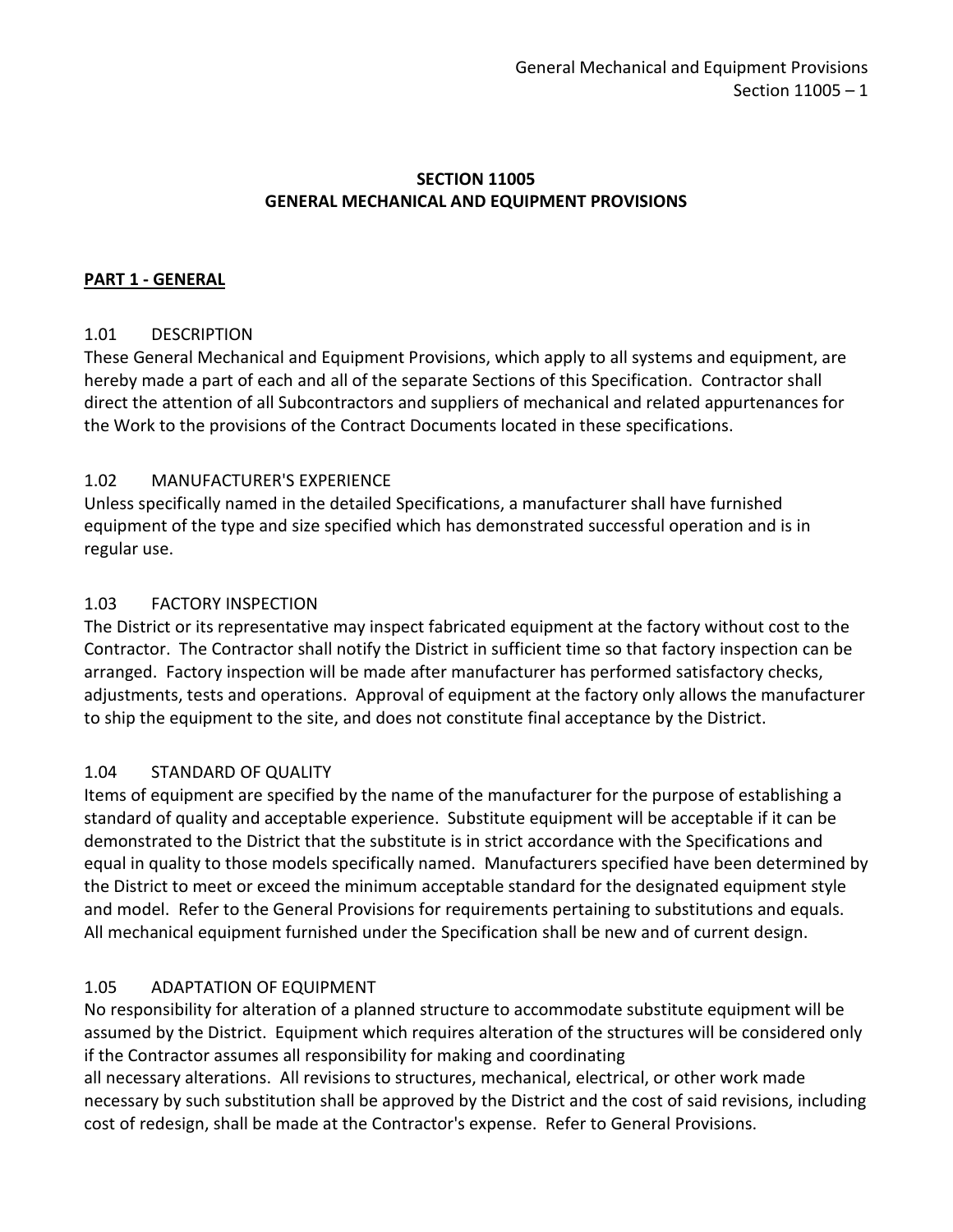- A. Horsepower Ratings. Horsepower ratings specified and/or shown for the proposed equipment are in accordance with the best information available to the District. In the event any equipment item proposed by the Contractor should require motors with larger horsepower rating than indicated on Electrical Drawings, it shall be the Contractor's responsibility to provide the proper control equipment, required modifications to motor control centers, starting equipment, feeder and branch circuit, and accessories as required to make the installation comply with the electrical code and to prevent excessive voltage drop without added cost to the District.
- B. Equipment. Where equipment to be furnished is installed in an existing enclosure or adjacent to existing equipment, the Contractor shall field check the dimensions of existing equipment, location of conduits, etc., and shall familiarize himself with all existing conditions and difficulties to be encountered in performing such work.

## <span id="page-3-0"></span>1.06 GUARANTEES AND WARRANTIES

The Contractor shall guarantee all equipment in accordance with the Conditions of the Contract. In addition to the general guarantee requirements, equipment guarantee shall cover (1) faulty or inadequate design; (2) improper assembly or erection; (3) defective workmanship or materials; and (4) leakage, breakage, or other failure. For equipment bearing a manufacturer's warranty in excess of one (1) year, furnish a copy of the warranty to District with District named as beneficiary. The period of all guarantees shall be initiated from the date of the District written acceptance of the Work.

### <span id="page-3-1"></span>1.07 SUBMITTALS

Refer to Section F Labor and Construction, F-29, Paragraph D. "Submittals" and to specific Divisions and Sections for additional submittal requirements.

- A. Shop Drawings. Shop drawings shall be submitted to the District in complete sets indexed by Specification paragraph and Drawing number describing the various equipment items or systems. Unless otherwise specified or directed, submit shop drawings for all mechanical equipment specified herein.
- B. Earthquake Design Data. Submit with the shop drawings complete calculations or test results, details of constructions, and method of attachment for all manufactured products showing compliance with Paragraph 3.11, "Earthquake Design and Restraint." The calculations and details shall be signed by a Professional Engineer who has demonstrated proficiency in Structural Engineering or Civil Engineering and is registered in the State of California.
- C. Instruction Manuals. Prepare and submit instruction manuals covering all mechanical equipment and machinery specified herein.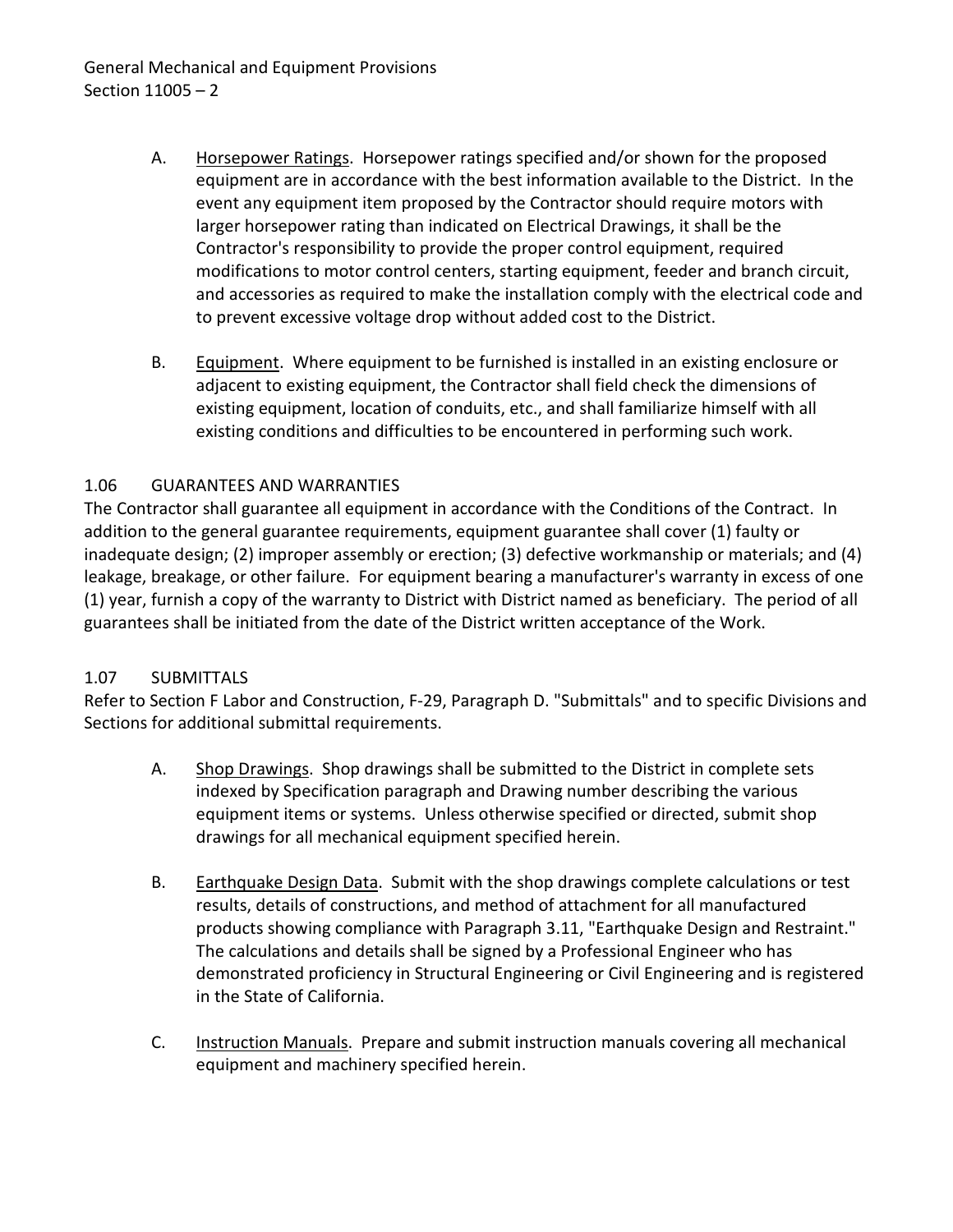D. Manufacturers' Certified Reports. Each equipment manufacturer, or his authorized representative, shall submit a notarized written report with respect to his equipment certifying that (1) the equipment has been properly installed and lubricated under his supervision, (2) the equipment is in accurate alignment, (3) he was present when the equipment was placed in operation, (4) he has checked, inspected, and adjusted the equipment as necessary, (5) the equipment is free from any undue stress imposed by connecting piping or anchor bolts, (6) has been satisfactorily operated under full load conditions, (7) he has inspected his equipment during the operational demonstrations and system validation tests to the extent specified, and (8) the equipment is fully covered under the terms of the guarantee.

### E. Submittals For Operational Demonstration and System Validation Tests

- 1. Operation Demonstration. When the Contractor's application for a progress payment equals or exceeds 75% of the Contract value for the first time, submit a detailed and comprehensive procedure plan for performance of each operation demonstration required. Identical equipment items may be covered under one plan. Include an estimated date and duration for each procedure and personnel required.
- 2. System Validation Tests. When the Contractor's application for a progress payment equals or exceeds 75% of the Contract value for the first time, submit a detailed and comprehensive procedure plan for performance of each separate validation test and for each validation test that covers two or more systems. Each procedure plan shall describe and itemize the involved system, including associated electrical equipment and instrumentation and control systems, and shall include evidence of an organized step-by-step procedure properly coordinating the efforts of various trades and manufacturers' representatives involved and of the operation of the facilities. Procedures shall include an estimated duration and date for each procedure and the personnel required.
- 3. Procedure Plan Information. In addition to the information specified above, each procedure plan shall include the following information as applicable.
	- a) Description of temporary procedure facilities, including Drawings and sketches as required to fully illustrate the facilities.
	- b) List of test materials and estimated quantities.
	- c) List of instruments, measuring and recording devices, and other test equipment, whether a part of the plant or furnished separately for temporary use.
	- d) Names of supervising and inspecting manufacturers.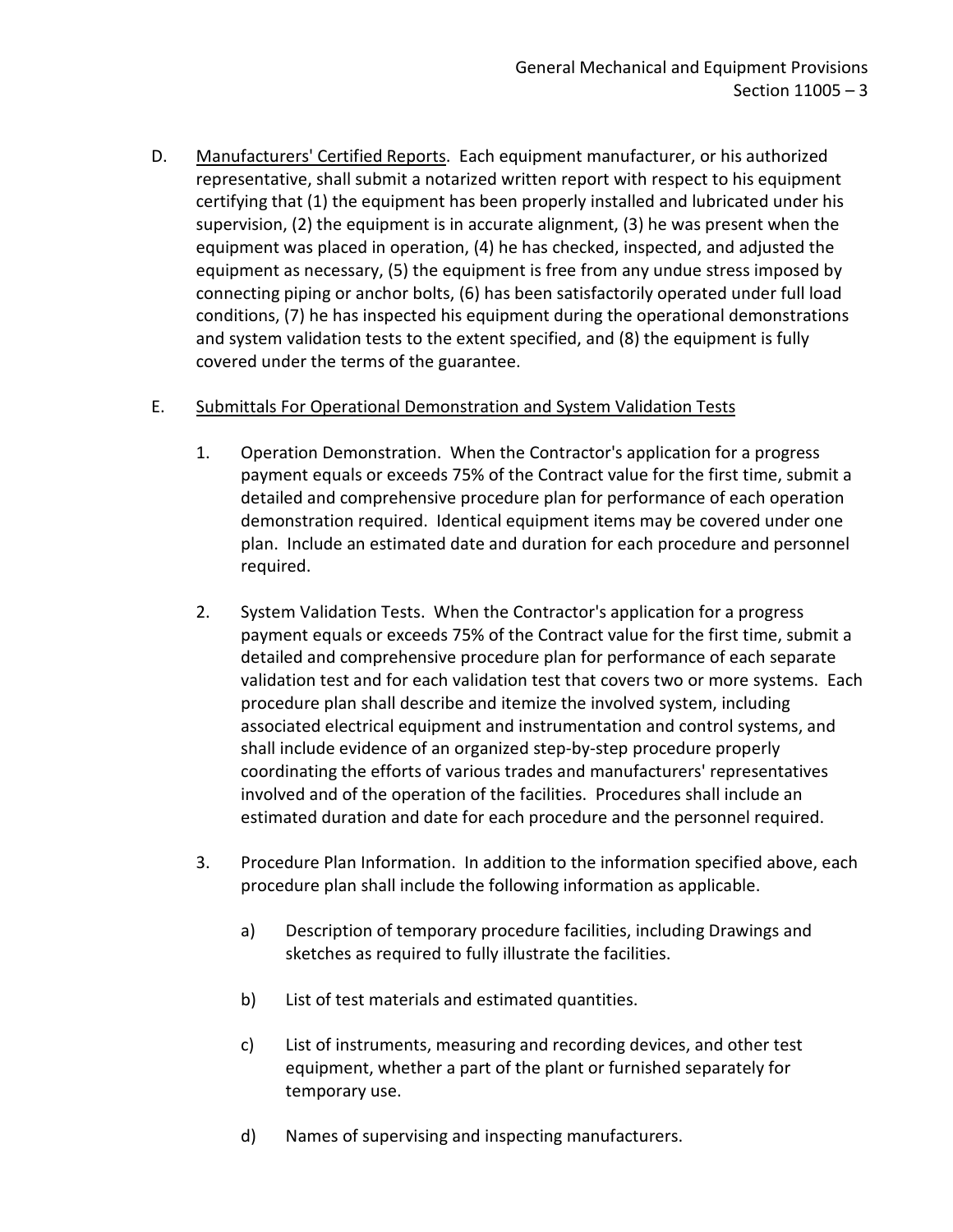- e) Complete listing of all functional parameters to be observed and recorded.
- f) Recording intervals.
- 4. Records Materials. Submit samples of the forms, charts, and other materials to be used in recording demonstration and validation test results.
- 5. Results. Within 10 days after completion of each procedure plan submit copies of all recordings and results of all operational demonstrations and system validation tests.
- F. Electric Motors. Conform with applicable requirements specified in Sections 16150 and 16151 herein.

## <span id="page-5-0"></span>1.08 PRODUCT DELIVERY, STORAGE AND HANDLING

Box, crate, or otherwise enclose and protect equipment during shipment, handling, storage, and following installation until final acceptance of the project. Keep equipment dry and covered from exposure to weather. Store pumps, motor, electrical equipment, and equipment having anti-friction or sleeve bearings in weathertight storage facilities. Lift large equipment items only at the points designated by manufacturer.

- A. Factory Painted Surfaces. Protect against impact, abrasion, discoloration, and other damage. Repair damage as directed and approved (Refer to Section 09871).
- B. Electrical Equipment. Maintain electrical equipment, controls, and keep insulation dry at all times. Keep heaters in equipment connected and operating until equipment is placed in operation.

### <span id="page-5-1"></span>1.09 JOB CONDITIONS

Drawings are diagrammatic and show the intended arrangement of principle apparatus, piping, and appurtenances. Conform to Drawings as closely as possible and exercise care to secure approved headroom and space conditions, neat arrangement of piping, valves, hangers, and like items, and to overcome structural interferences. Verify dimensions and conditions at the place of installation, and install materials and equipment in the available spaces. Submit written details and reasons for proposed deviations from Drawings and Specifications, and do not deviate therefrom unless authorized by Field Order or Change Order. If approved changes require alteration of structures or related work, make such alterations as approved in advance by District at no additional cost to District.

## <span id="page-5-2"></span>1.10 EQUIPMENT

All equipment furnished shall be complete, ready for installation and operation. Al bolts, nuts, washers, mounting plates, bed plates, bases, anchor bolts and other miscellaneous items necessary to form a complete, installed, operational system shall be furnished whether specifically specified or not.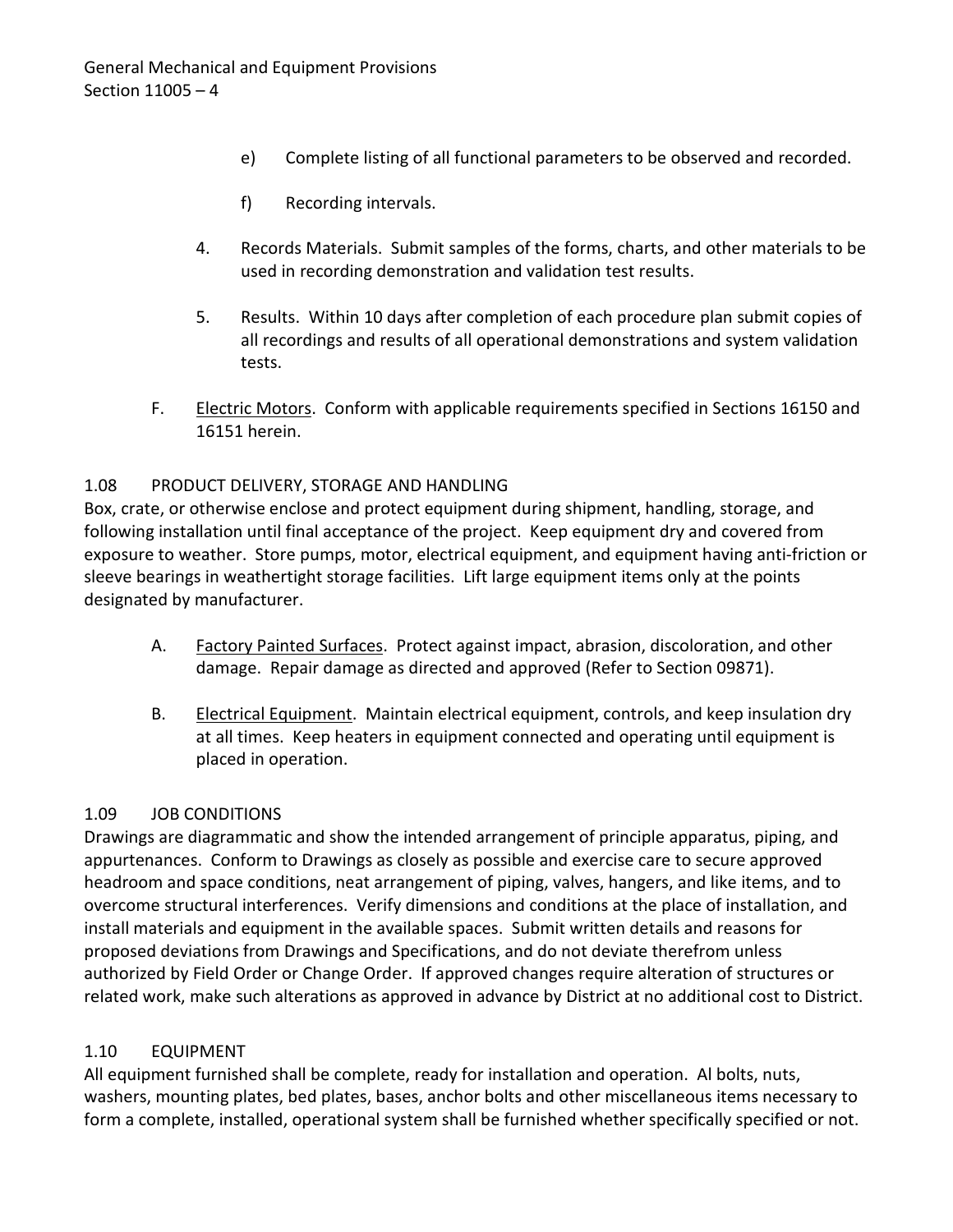### <span id="page-6-0"></span>**PART 2 - PRODUCTS**

### <span id="page-6-1"></span>2.01 MATERIALS AND WORKMANSHIP

All equipment furnished shall be new and guaranteed free from defects in materials, design, and workmanship. It shall be the manufacturer's responsibility to ascertain the conditions and service under which the equipment will operate and to warrant that operation under these conditions shall be successful. All parts of the equipment shall be amply proportioned for all stresses that may occur during fabrication, erection, and intermittent or continuous operation.

All equipment shall be designed, fabricated, and assembled in accordance with the best modern engineering and shop practice. Individual parts shall be manufactured to standard sizes and gauges so that repair parts, furnished at any time, can be installed in the field. Like parts of duplicate units shall be interchangeable. Equipment shall not have been in service at any time prior to delivery, except as required by tests. Materials shall be suitable for service conditions. Iron castings shall be tough, closegrained gray iron free from blowholes, flaws, or excessive shrinkage and shall conform to ASTM A48. Except where otherwise specified, structural and miscellaneous fabricated steel used in items of equipment shall conform to the Standards of the American Institute of Steel Construction. All structural members shall be considered as subject to shock or vibratory loads. Unless otherwise specified, all steel which will be submerged, all or in part, during normal operation of the equipment shall have a minimum nominal thickness of 1/4-inch. Provide equipment and materials suitable for the service conditions and meeting standard specifications such as ANSI, ASME, AWWA, ASTM, NEMB, UBC, and UL. The location of the fabricator and his shop schedule shall be furnished to the District prior to the beginning of fabrication so that the District can schedule shop inspection.

### <span id="page-6-2"></span>2.02 LUBRICATION

- A. Lubricants. Provide lubricants of types recommended by equipment manufacturers, quantities sufficient for consumption prior to completion, testing, and final acceptance.
- B. Lubrication Systems. Lubrication of equipment shall ensure constant presence of lubricant on all wearing surfaces. Lubricant fill and drain openings shall be readily accessible. Easy means for checking the lubricant level shall be provided. Prior to testing and/or operation, the equipment shall receive the prescribed amount and type of lubricant as required by the equipment manufacturer. Equipment lubrication systems shall be systems that require attention during start up of shut down, and shall not waste lubricants.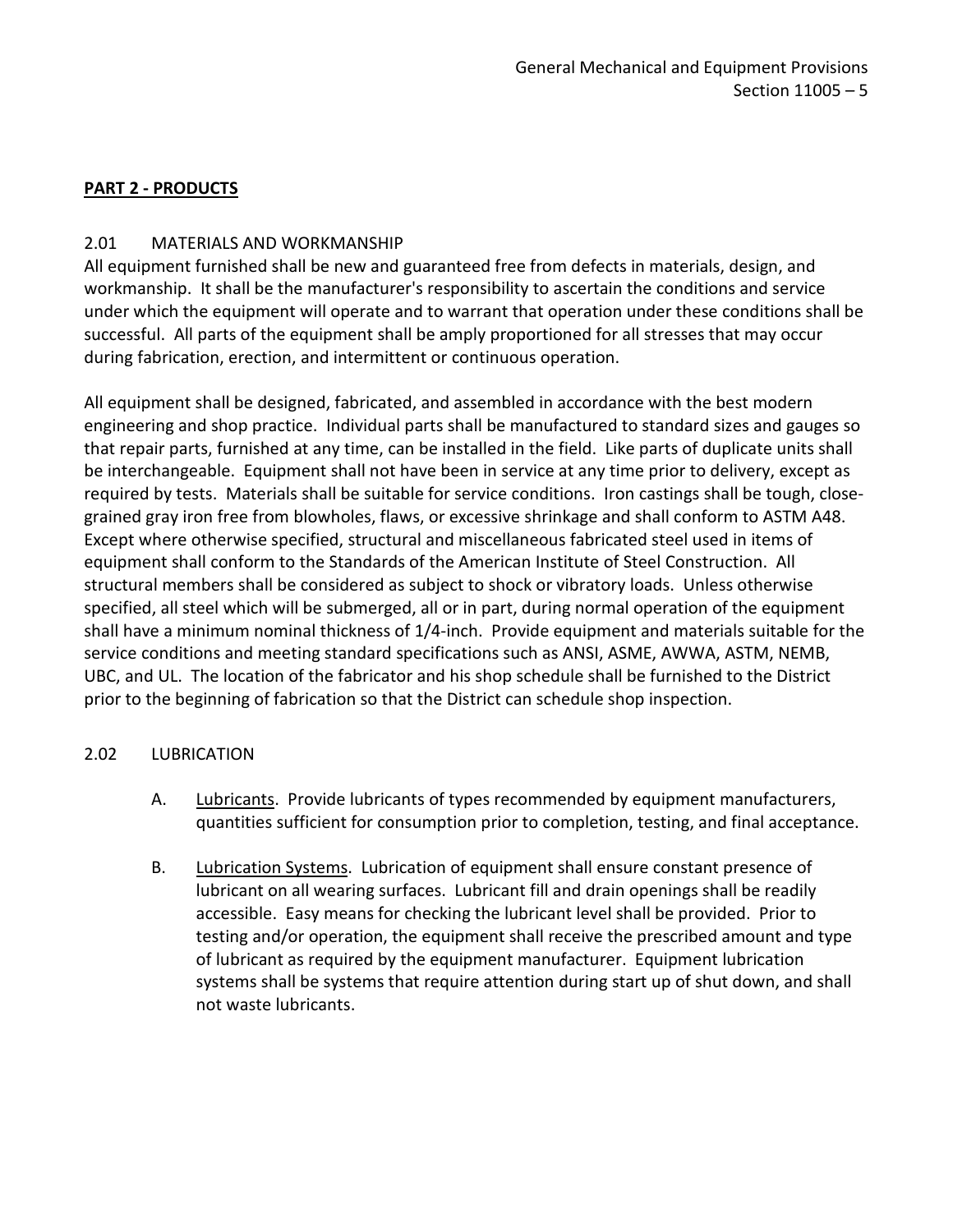### <span id="page-7-0"></span>2.03 STRUCTURAL STEEL FABRICATIONS

Conform to "Code of Standard Practice for Steel Buildings and Bridges" and "Specification for the Design, Fabrication and Erection of Structural Steel for Buildings" of the AISC unless otherwise indicated or specified. Design all fabrications for dynamic and vibratory loadings. Use structural steel shapes conforming to ASTM A36, A440, A500, A501, A570, A618, or equal, as applicable. Conform welding to AWS D1.1 Structural Welding Code. Galvanized specified items in accordance with ASTM A123, A153, or A386 as applicable; use galvanized bolts and fasteners with galvanized assemblies.

## <span id="page-7-1"></span>2.04 EQUIPMENT BASES AND BEDPLATES

Mount equipment assemblies on a single heavy cast iron or welded steel bedplate unless otherwise shown or specified. Provide bases and bedplates with machined support pads, tapered dowels for alignment or mating of adjacent items, adequate openings to facilitate grouting, and openings for electrical conduits. Continuously weld seams and contact edges between steel plates and shapes, and grind welds smooth. Do not support machinery or piping on bedplates other than that which is factory installed. Provide jacking screws in equipment bases and bedplates to aid in leveling prior to grouting. Provide plates of minimum thickness of 1/4-inch. Pump bedplates shall include a drip lip and provisions for directing leakage to a single disposal point.

## <span id="page-7-2"></span>2.05 ANCHORS AND SLEEVES

Each equipment manufacturer shall furnish the required anchor bolts, nuts, washers, and sleeves of adequate design for securing bases and bedplates to concrete bases. Provide sleeves of at least 1-1/2 times anchor bolt diameter. Anchor bolts shall be Type 316 stainless steel. Provide anchor bolts of length to allow for 1-1/2 inch of grout under baseplates and adequate anchorage into structural concrete unless otherwise shown or specified. Conform to designs for attachments to resist seismic forces, as applicable.

## <span id="page-7-3"></span>2.06 SAFETY GUARDS

Cover belt or chain drives, fan blades, couplings, exposed shafts and other moving or rotating parts on all sides with safety guards conforming to all Federal, state, and local codes and regulations pertaining; conform to the most restrictive requirements. Safety guards shall be free of all sharp edges and corners. Use corrosion-resistant materials at least equivalent to hot-dip galvanized steel. Safety guards shall be fabricated from 16USS gauge, or heavier, galvanized or aluminum-clad steel or 1/2-inch mesh galvanized expanded metal. Design guards for easy installation and removal. Provide necessary supports, accessories, and fasteners, of hot-dip galvanized steel or stainless steel. Design guards in outdoor locations to prevent entrance of rain and dripping water.

### <span id="page-7-4"></span>2.07 DRIVE UNITS

Provide drive units designed with a AGMA rating and service factor suitable for 24 hour continuous duty service under operating load, constructed to preclude oil leakage around shafts. Drive unit housings shall be constructed of high grade cast iron, welded steel, or other suitable material. Thermal rating of each unit shall exceed the design load or proper cooling devices shall be provided. All drives shall be designed specifically for the service conditions under which they are to operate.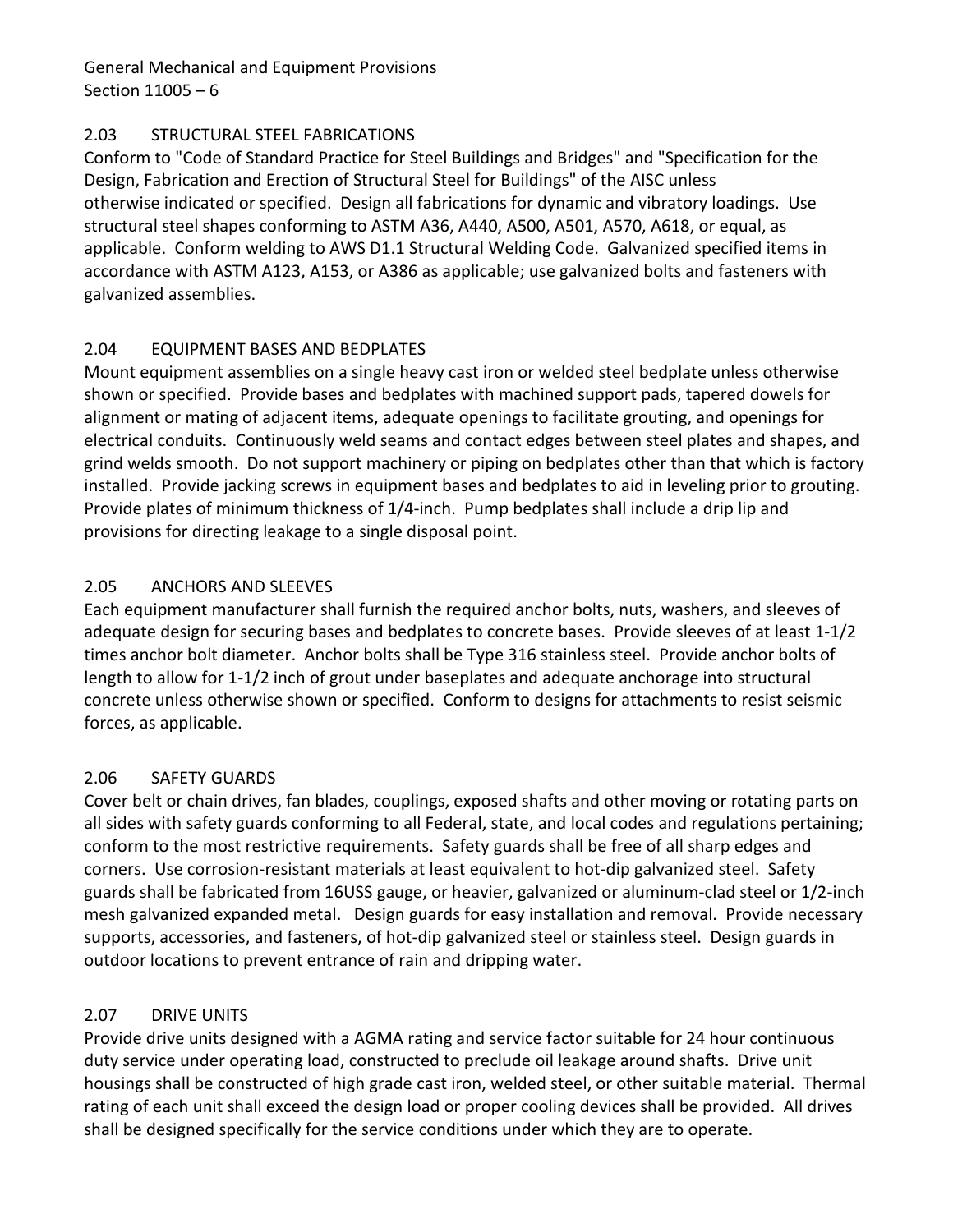- A. Motor Ratings. Provide drive motors having nameplate horsepower rating at least equal to 110 percent of the theoretical brake horsepower required to drive equipment under full load for conditions specified, including all losses in speed reducers and power transmission. Refer also to Section 16150.
- B. V-Belt Drives. Equip each V-belt with a sliding base or other suitable tension adjustment. Where motors are mounted above the driven machine on a pedestal, the belt tensioning shall be accomplished by four studs which are double nutted to the motor plate to raise and lower the motor plate. Hinges with jacking screw to tension the belts shall not be used. Provide drives having a service factor of at least 1.6 at maximum torque using nameplate rating of driving motor.

#### <span id="page-8-0"></span>2.08 GEARS

Provide oil-lubricated totally-enclosed gear reducers and increasers.

- A. Service Ratings. Each gear shall have a nameplate service horsepower rating equal to the nameplate rating of the driving motor. Each gear shall have mechanical and thermal capacity equal to, or greater than an equivalent horsepower determined by multiplying the service horsepower rating by the specified service factor recommended by AGMA for heavy duty service, except each set of worm gears shall have a minimum service factor of 1.50.
- B. Thermal Rating. Obtain thermal rating for the equivalent horsepower without auxiliary cooling equipment such as heat exchangers. Design units to operate continuously for the conditions specified in a location where ambient temperatures vary from 30° to 130° F. If a cooling coil is required, provide minimum 1-inch diameter tubing and a 1 inch solenoid supply water valve with the gear.
- C. Bearings. Provide anti-friction bearings throughout, designed to give 20,000 hours B100 life for the specified horsepower in continuous operation, of proportions, mounting and adjustment consistent with acceptable modern practices for applied radial and thrust loads at speeds involved. Provide thrust bearing rates at 1-1/2 times the maximum thrust loadings involved.
- D. Gear Nameplates. Equip each gear with an AGMA nameplate which shows service horsepower, actual service factor for actual mechanical or thermal rating as applicable, and AGMA gear Class I rating.

<span id="page-8-1"></span>2.09 ELECTRICAL MOTORS FOR MECHANICAL EQUIPMENT Conform with applicable requirements of Division 16.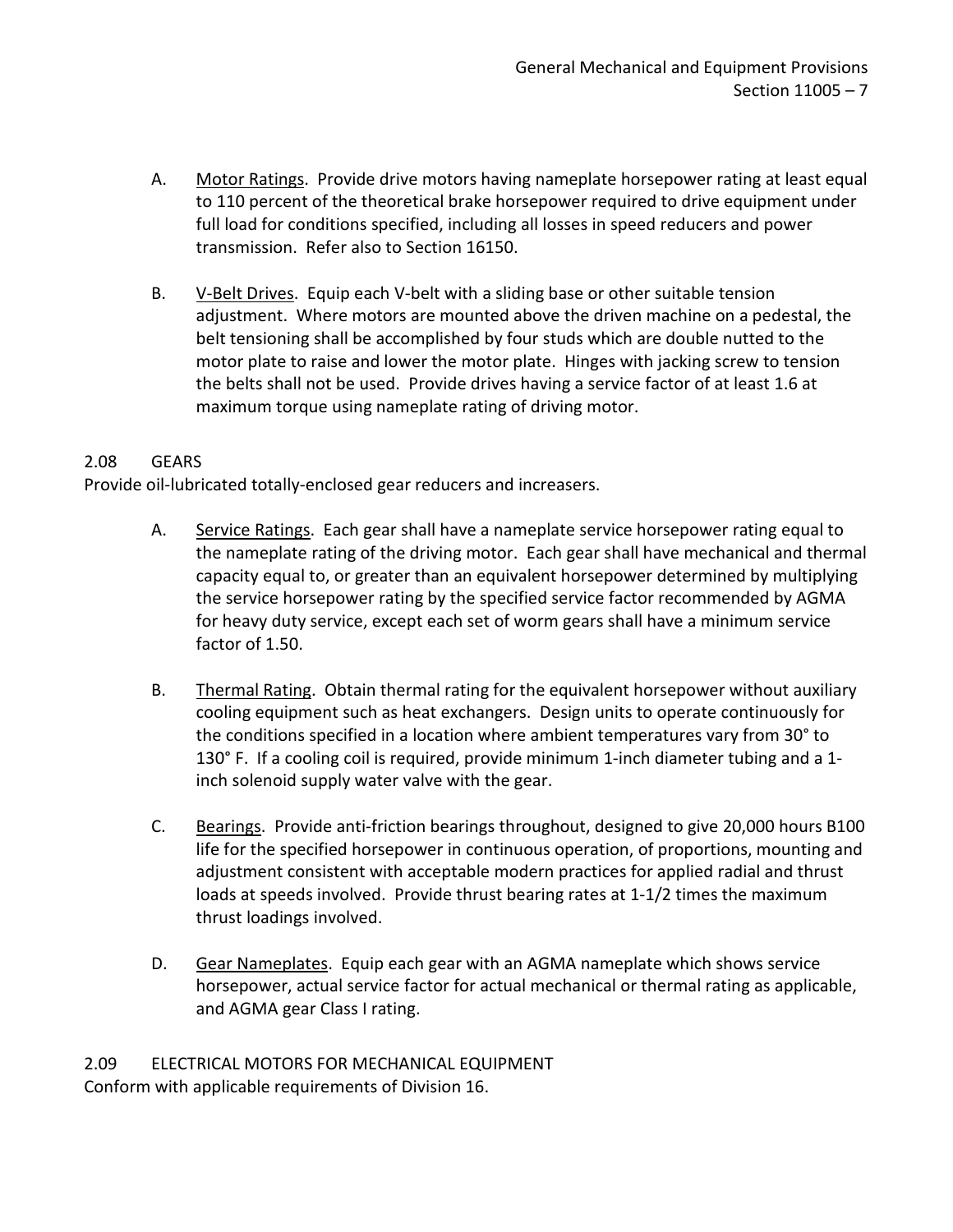### <span id="page-9-0"></span>2.10 CONTACTS

For interlock or failure indicating contacts specified to be supplied as part of equipment, provide SPDT switches rated for 120 VAC, 60 Hz at 5 amperes resistive or 3 amperes inductive loading, terminated at screw-type barrier strips in a NEMA 4 enclosure, unless otherwise shown or specified.

#### <span id="page-9-1"></span>2.11 GAUGES

Gauges shall be installed in the suction (where applicable) and discharge piping of each pump and blower. The gauges shall be 4-inch diameter, liquid filled and shall include a petcock (Corp stop) between the pump/blower piping and the gauge. For solids bearing or corrosive fluids, a diaphragm gauge isolator shall be provided. Suction gauges shall be of the compound type and shall have a range as shown on the Drawings. Discharge gauge ranges shall be a standard commercially available range as shown on the drawings.

#### <span id="page-9-2"></span>2.12 NAMEPLATES AND DATA PLATES

Provide Type 302, 304, or 316 stainless steel nameplates of ample size with embossed or preprinted lettering, fastened to the equipment in a prominent place with corrosion-resisting pins. On nameplates, display manufacturer, serial number, date of manufacture, model number and essential operating characteristics. Inscribe data plates with specific or directed information.

#### <span id="page-9-3"></span>2.13 PAINTING

Conform to applicable requirements of Section 09871 "Coating System for Water Pumping Plants" and following requirements unless modified or superceded under other Sections.

- A. Factory Painting. On mechanical equipment, drives, starters, control panels and other similar self-contained or enclosed components, apply a factory primer and high-quality oil-resistant baked industrial enamel finish. Paint or otherwise protect surfaces that are inaccessible after assembly by a method which provides protection for the life of the equipment.
- B. Shop Priming. Apply one or more shop coats of metal primer on surfaces to be finish painted at the site to protect surfaces until finished. Use primers specified for the required paint system in Section 09871.
- <span id="page-9-4"></span>C. Rust Preventive. Coat machined, polished, or other ferrous surfaces, and non-ferrous surfaces, which are not to be painted, with rust preventive compound, as manufactured by Sanchem, Houghton, Rust-Oleum, or approved equal.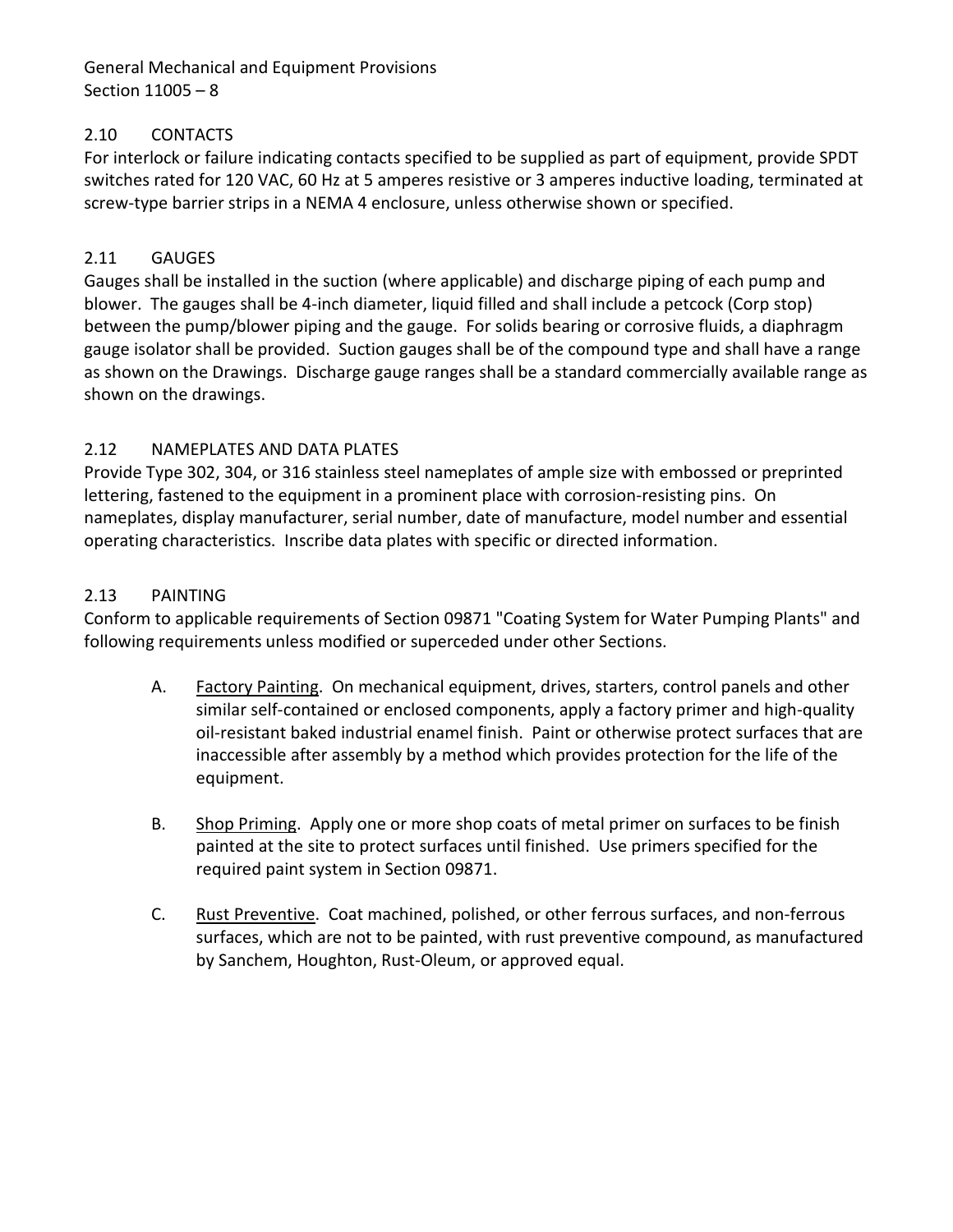#### **PART 3 - EXECUTION**

#### <span id="page-10-0"></span>3.01 COORDINATION

The Drawings show in a diagrammatic form the arrangements desired for the principle apparatus, piping, and similar appurtenances, and shall be followed as closely as possible. Proper judgment must be exercised in carrying out the work to secure the best possible headroom and space conditions throughout, to secure neat arrangement of piping, valves, fixtures, hangers, and similar appurtenances, and to overcome local difficulties and interferences of structural conditions wherever encountered.

The Contractor shall take all measurements for his work at the installation sites, verify all subcontractor drawings and be responsible for the proper installation, within the available space for the apparatus specified and shown on the Drawings, and must secure the approval of the District for any variations before making any changes.

Refer to pertinent Sections for items of equipment to be assembled of several components under the unit responsibility of one manufacturer. To coordinate this requirement, the Contractor shall monitor and verify the unit responsibility processes and submit the following information to the District in writing on a monthly basis:

- A. Shipment dates of the various components to the unit responsibility manufacturers.
- B. Scheduled dates of factory tests by unit responsibility manufacturers.
- C. Scheduled shipments dates to site of unit responsibility items.
- D. Scheduled arrival date, installation date and start-up date.

#### <span id="page-10-1"></span>3.02 INSPECTION

<span id="page-10-2"></span>Inspect each item of equipment for damage, defects, completeness, and correct operation before installing. Inspect previously installed related work and verify that it is ready for installation of the equipment.

#### 3.03 PREPARATION

Prior to installing equipment, ensure that installation areas are clean and that concrete or masonry operations are completed. Maintain the areas in a broom-clean condition during installation operations. Clean, condition, and service equipment in accordance with the reviewed Instruction Manuals and requirements in other Sections of these Specifications before installing.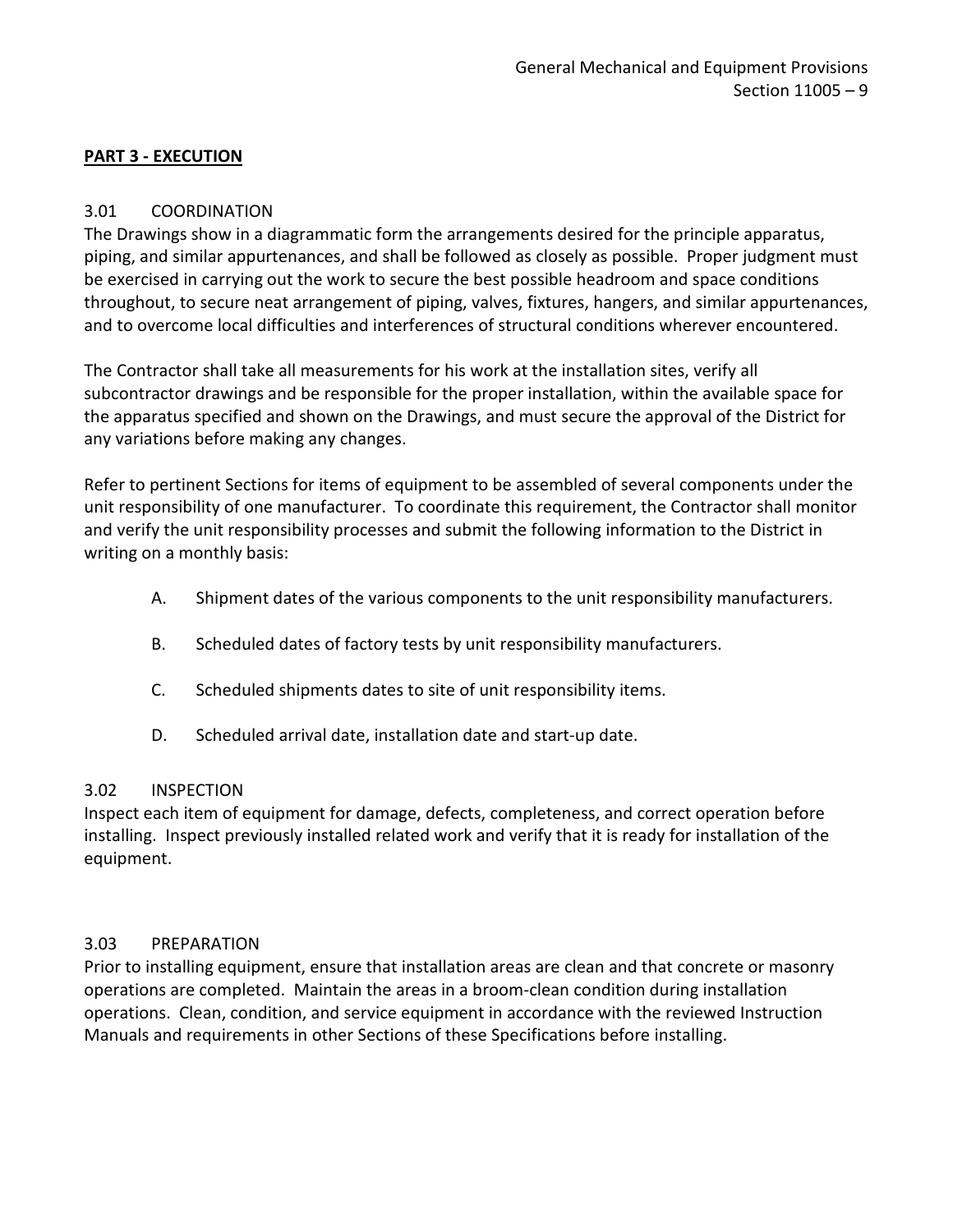## <span id="page-11-0"></span>3.04 MANUFACTURERS' SUPERVISION AND INSTALLATION CHECK

Each equipment manufacturer shall furnish the services of an authorized representative specially trained and experienced in the installation of his equipment to (1) supervise the equipment installation in accordance with the reviewed Instruction Manual, (2) be present

when the equipment is first put into operation, (3) inspect, check, adjust as necessary, and approve the installation, (4) repeat the inspection, checking, and adjusting until all trouble or defects are corrected and the equipment installation and operation are acceptable, (5) witness and supervise operational demonstrations and system validation tests to the extent specified, and (6) prepare and submit the specified Manufacturers' Certified Report. Include all costs for representatives service in the Contract Price.

### <span id="page-11-1"></span>3.05 INSTALLATION

- A. Structural Fabrications. Conform to the AISC Code and Specification references in Article "Structural Steel Fabrications."
- B. Equipment. Conform to reviewed Instruction Manuals. Employ skilled craftsmen experienced in installation of the types of equipment specified. Use specialized tools and equipment, such as precision machinist levels, dial indicators, gauges, and micrometers, as applicable. Produce acceptable installations free of vibration or other defects.
- C. Anchor Bolts. Deliver bolts with templates or setting drawings and verify that bolts are correctly located before structural concrete is placed.
- D. Base and Bedplate Grouting. Do not place grout until initial fitting and alignment of connected piping is completed. Level and align equipment on the concrete foundations, then entirely fill the space under base or bedplates with grout. Bevel exposed grout at 45 degree angle, except round exposed grout at horizontal surfaces for drainage. Trowel or point exposed grout to a smooth dense finish and damp cure with burlap for three days. When grout is fully hardened, remove jacking screws and tighten nuts on anchor bolts. Check the installation for alignment and level, and perform approved corrective work as required to conform to the tolerances given in the applicable Instruction Manual.

### <span id="page-11-2"></span>3.06 FIELD QUALITY CONTROL

A. General. All costs for performing operational demonstrations and system validation tests shall be included in the Contract Price, and no extra payment will be made to the Contractor due to overtime, weekend, or holiday labor costs required to perform and complete the demonstrations and validation tests. Requirements specified in this Article are in addition to the demonstration and test requirements specified under other Sections of these Specifications.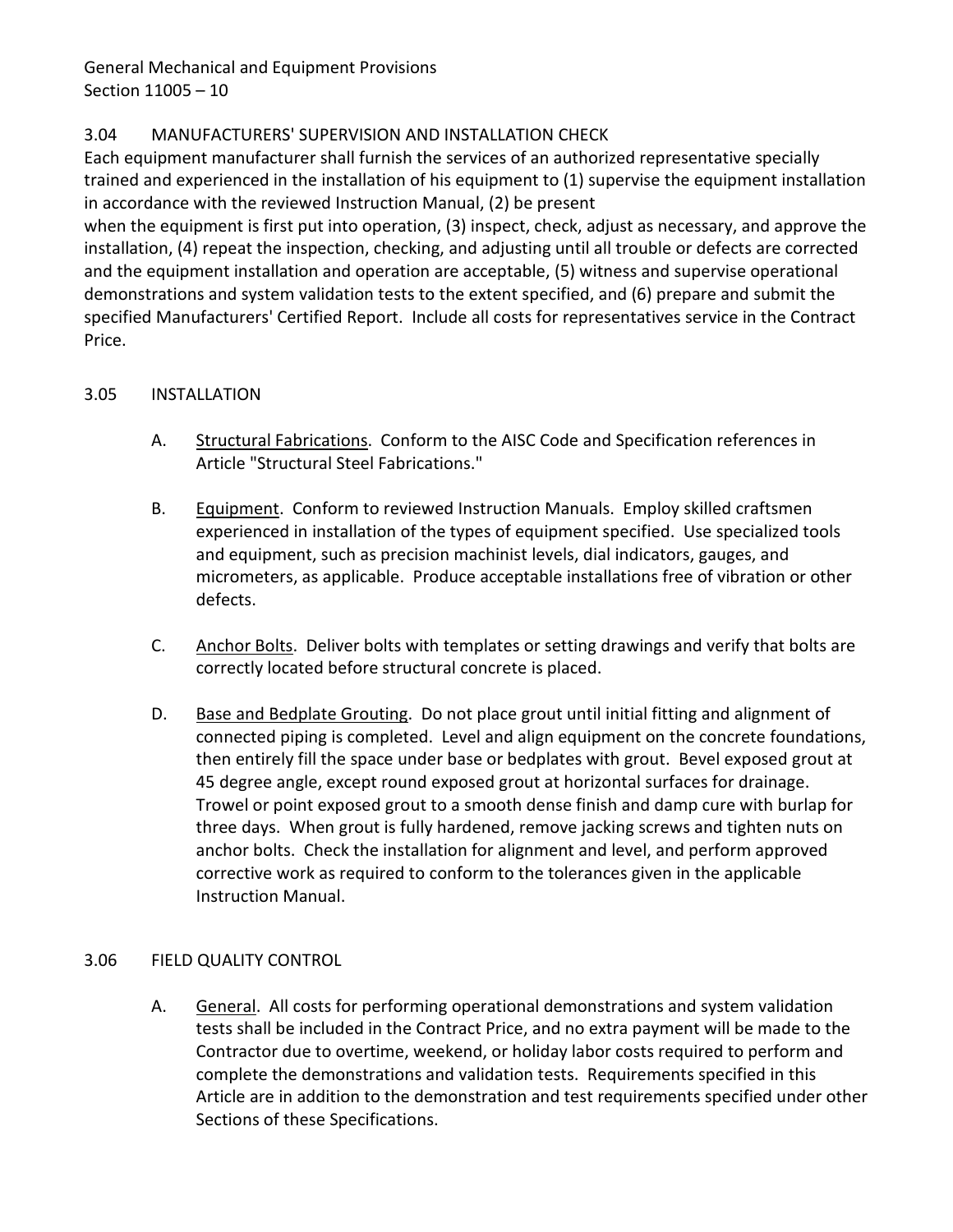- 1. Operational Demonstration and Systems Validation Testing shall be performed by the Contractor in accordance with the approved procedure plans to demonstrate to the District's satisfaction that:
	- a) All components of the process systems defined herein, the complete systems, and the new plant systems are fully completed and operable.
	- b) All units, components, systems, and the entire plant systems operate with the efficiency, repeatability, and accuracy indicated and specified.
	- c) All components, systems, and the entire plant conform to the Contract Documents and the reviewed shop drawings, samples, construction manuals, materials lists, and other reviewed submittals.
- 2. Scope of Demonstrations and Validation Testing. Operational demonstrations and system validation tests are required for all work, equipment, and systems specified in these Specifications including all associated and related electrical systems and control devices.
	- a) Equipment and work to be operationally demonstrated are defined as individual equipment items such as pumps, compressors, mixers, sludge collecting mechanisms, belt press and like equipment items. Demonstrations shall be performed simultaneously on groups of identical equipment items and groups of items supplied by one manufacturer to the extent feasible.
	- b) Systems to be validation tested are defined as complete systems that perform a discrete process function of the plant such as chemical systems, sludge collection system, sludge dewatering system, and similar systems. Each system shall include associated structures, tanks, piping, utilities, instrumentation and controls, and like related items. Two or more separate systems shall be validation tested simultaneously when necessary to validate an entire discrete plant function.
- 3. Prerequisite Conditions. Operational demonstrations and validation testing shall not commence for any equipment item or system until all related structures, piping, electrical, instrumentation, control, and like work has been installed, tested, and connected in compliance with the pertaining requirements specified elsewhere in the Specifications.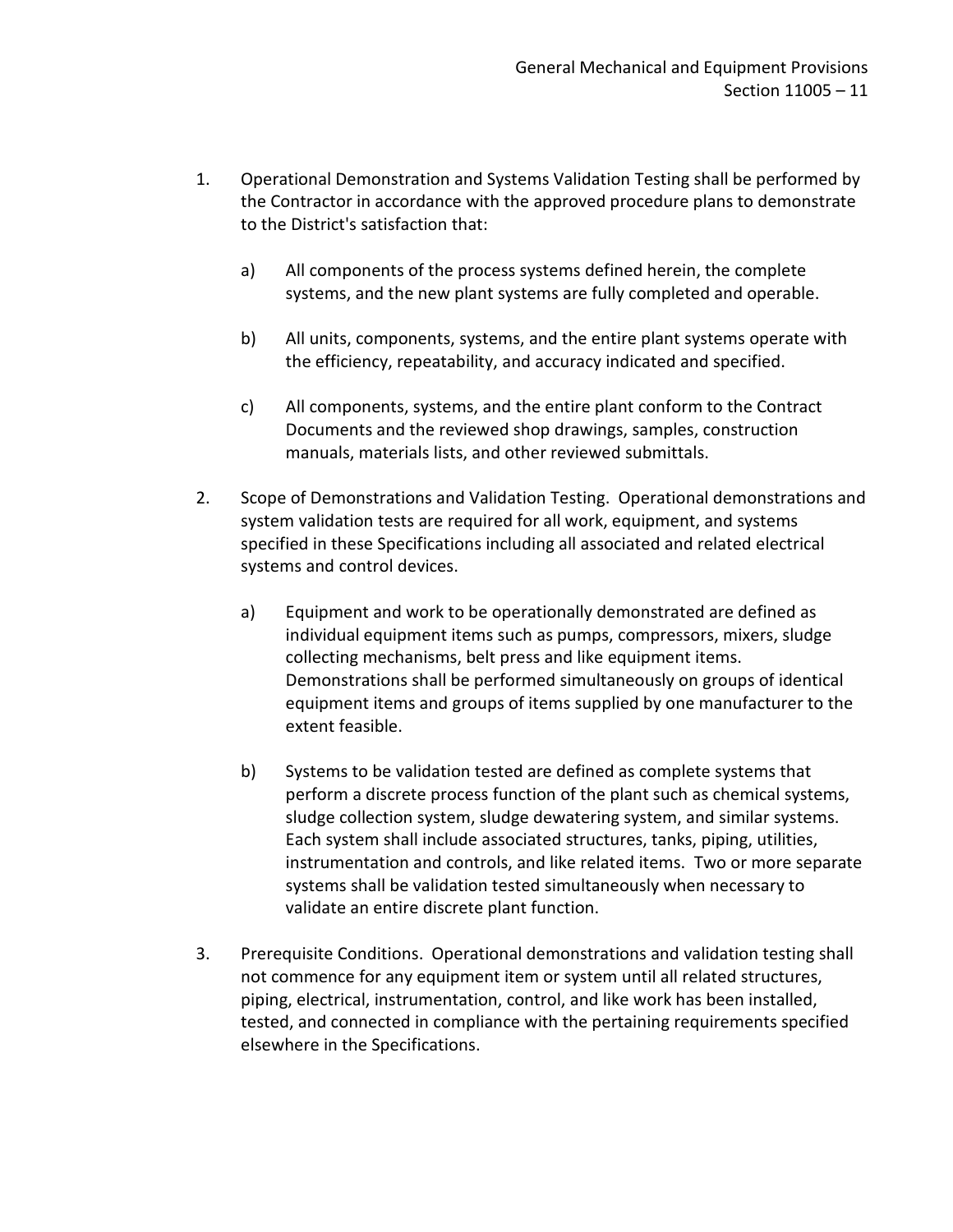- 4. Demonstration and Testing Materials. Furnish materials, natural gas and/or electrical power for operation demonstrations and validation tests. Use fresh water to fill tanks, wells, piping, and systems that contain water or wastewater in normal operation. Use the specified chemicals or chemical systems but do not exceed the "in service" concentrations. Furnish temporary facilities as required such as by-pass or re-circulation piping, diversions, storage, and similar facilities. Use procedures that conserve testing materials and avoid wastage, especially with respect to large quantities of fresh water and electrical power.
- 5. Inspection and Supervision by Manufacturers. Perform operational demonstrations and system validation testing under continuous inspection by the District. Technical representatives of the various equipment manufacturers shall be present at the start of the operational demonstrations, shall examine their equipment at least twice near the beginning and end of the validation tests, shall supervise the start up and adjustment procedures, and shall perform all other services necessary for the manufacturer's certified reports required herein.
- 6. Correction of Defects. Immediately correct all defects and malfunctions disclosed by demonstrations and validation tests using approved methods and new materials for repairs as required. Interruption time necessary for corrective work shall be added to the specified total demonstration and validation test periods.
- 7. Acceptance. Satisfactory completion and approval of required operational demonstrations and system validation testing is one of the conditions precedent to the District's acceptance of the work and does not constitute final acceptance. Refer to the Conditions of the Contract.
- B. System Validation Tests. All equipment components of each system shall have successfully completed the required operational demonstration before the system is validation tested. Perform validation testing in accordance with the approved procedure plan.
	- 1. Test Period. Test each system, including standby systems, by continuous operation in "in-service" condition for not less than 24 consecutive hours, with no interruptions except for normal maintenance or corrective work.
	- 2. Testing Methods. Operate systems continuously 24 hours a day under constant inspection of trained operators. Cycle system operation from full load to light load and back to full load each 24 hours; cause variable speed equipment to cycle through the applicable speed range at a steady rate of change. Induce simulated alarm and distressed operating conditions, and test controls and protective devices for correct operation in adjusting system functions or causing system shutdown.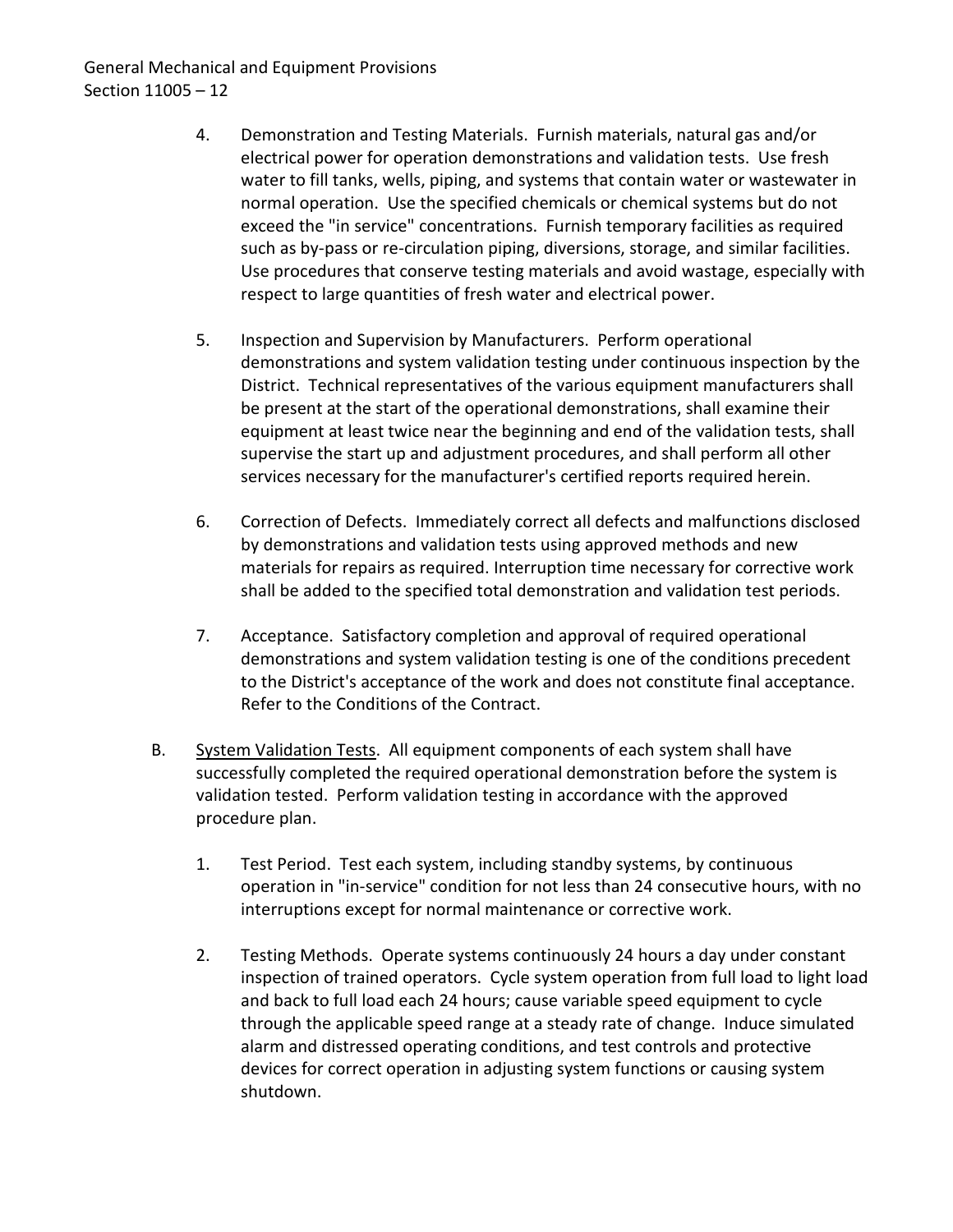- 3. Simulation of Conditions. Subject to Contractor's request and District's review in each case, the Contractor may simulate certain operating conditions relating to flow rates, water levels, and malfunctions. Permission for simulations will be granted only where it is unwise or impossible to obtain the conditions covered by the capability of ranges or equipment. The simulation methods shall reflect reasonable anticipated operating conditions.
- 4. Ranges for Testing.
	- a) Flow Metering Systems shall be tested at not less than 3 values corresponding approximately to a minimum, average and maximum capacity, respectively.
	- b) Liquid Level Indicating Systems shall be tested at not less than 5 levels corresponding approximately to low, average, normal, maximum and high alarm levels, respectively. Low-low and high-high level alarms and system reaction shall also be tested where equipment or instruments are required to react to such conditions.
	- c) Remotely Controlled Valves shall demonstrate suitable operation both from local control and remote controls. As a minimum, these procedures shall include full-open and full-close positioning. Each test shall be repeated not less than 3 times for non-throttling and non-modulating valves. In addition to these minimum requirements, and subject to approval, all throttling valves and modulating valves shall be operated at not less than 3 intermediate positions and shall demonstrate the ability of each valve to hold the set position under operating conditions.
	- d) Variable Speed Equipment shall demonstrate accurate response to speed controlling devices and controls within the required operating ranges. Actual output shaft speeds of manually adjustable speed equipment shall be validated by measurement of shaft speeds versus speeds shown by equipment instruments.
- 5. Automatic Response of Equipment. Response of equipment to appropriate manual or automatic controls, or combinations of both automatic and manual controls, shall be demonstrated to be correct and accurate. Where applicable, all components shall be tested for both manual and automatic operation. Where a component performs more than one function, every function shall be validated.
	- a) Pumping Equipment shall respond accurately and reliably to liquid level, pressure and/or flow rate signals from appurtenant reservoirs, pipes or wet wells. Automatic alternation and back-up pump functions shall also be validated.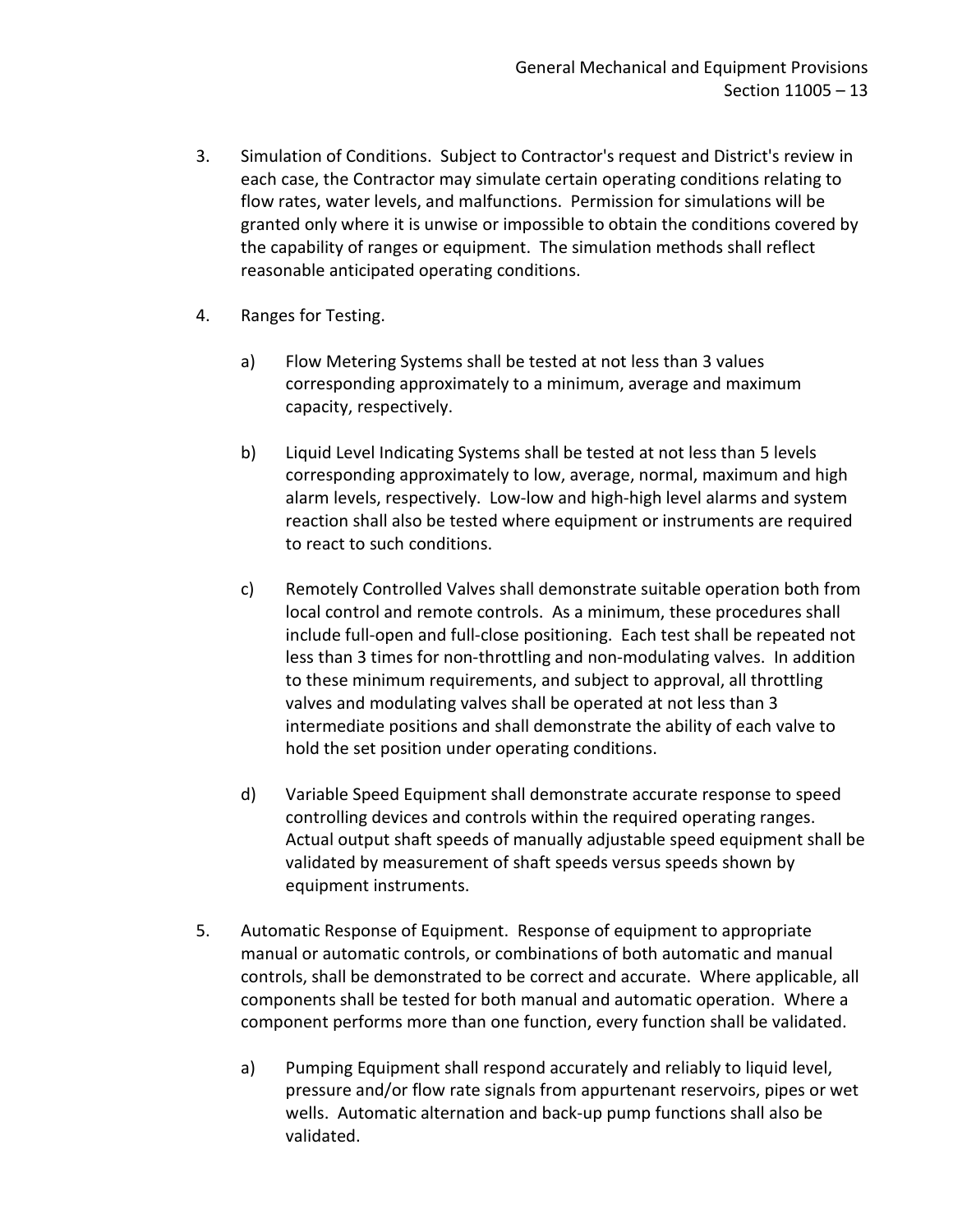- b) Auxiliary Equipment Items such as automatic samplers, annunciators, alarms, and like items shall respond accurately and reliably to every condition for which they are programmed, in the manner specified.
- C. Recording of Data. Neat and comprehensive records of each operational demonstration or validation test shall be maintained by the Contractor. Each portion of the demonstration or validation procedure shall be described with all components itemized. Records shall be prepared on forms in a step-by-step fashion paralleling the approved plans. Forms shall list for each condition:
	- Step taken;
	- Result anticipated;
	- **Result obtained;**
	- If incorrect, corrective action taken; and
	- **Retest result.**
	- The last two steps shall be repeated until all systems operate as required.
	- 1. Recording Devices. Instruments, gauges, and other sensor and display devices forming a part of the various systems shall be employed for data acquisition to the extent applicable. The Contractor shall furnish all other instruments, gauges, recorders, and test devices as required, types conforming to the approved procedure plans.
	- 2. Information and Intervals. All applicable data such as, but not limited to, water and other liquid levels, pressures, head differentials, duration of runs, instrument readings, chemical feed rates, voltage settings, drive speeds, motor running currents, torque, voltage, GPM, pressures, clarity, residual chlorine and related information, as applicable, and in accordance with the approved procedure plans, shall be recorded at the start and finish of every operational demonstration and at maximum 8-hour intervals during system validation tests, unless shorter intervals are specified elsewhere.
	- 3. Repetitions. When a repeat of the same demonstration or validation test is required to verify the results, the repeat procedure shall be indicated on the recorded date by numerical indication, date, and time.

<span id="page-15-0"></span>3.07 CONSOLIDATION OF DEMONSTRATION, TESTING, AND INSTRUCTION REQUIREMENTS Operational demonstrations, system validation testing, and instruction of the District's personnel may be performed simultaneously, subject to prior approval of the extent of consolidation in each case.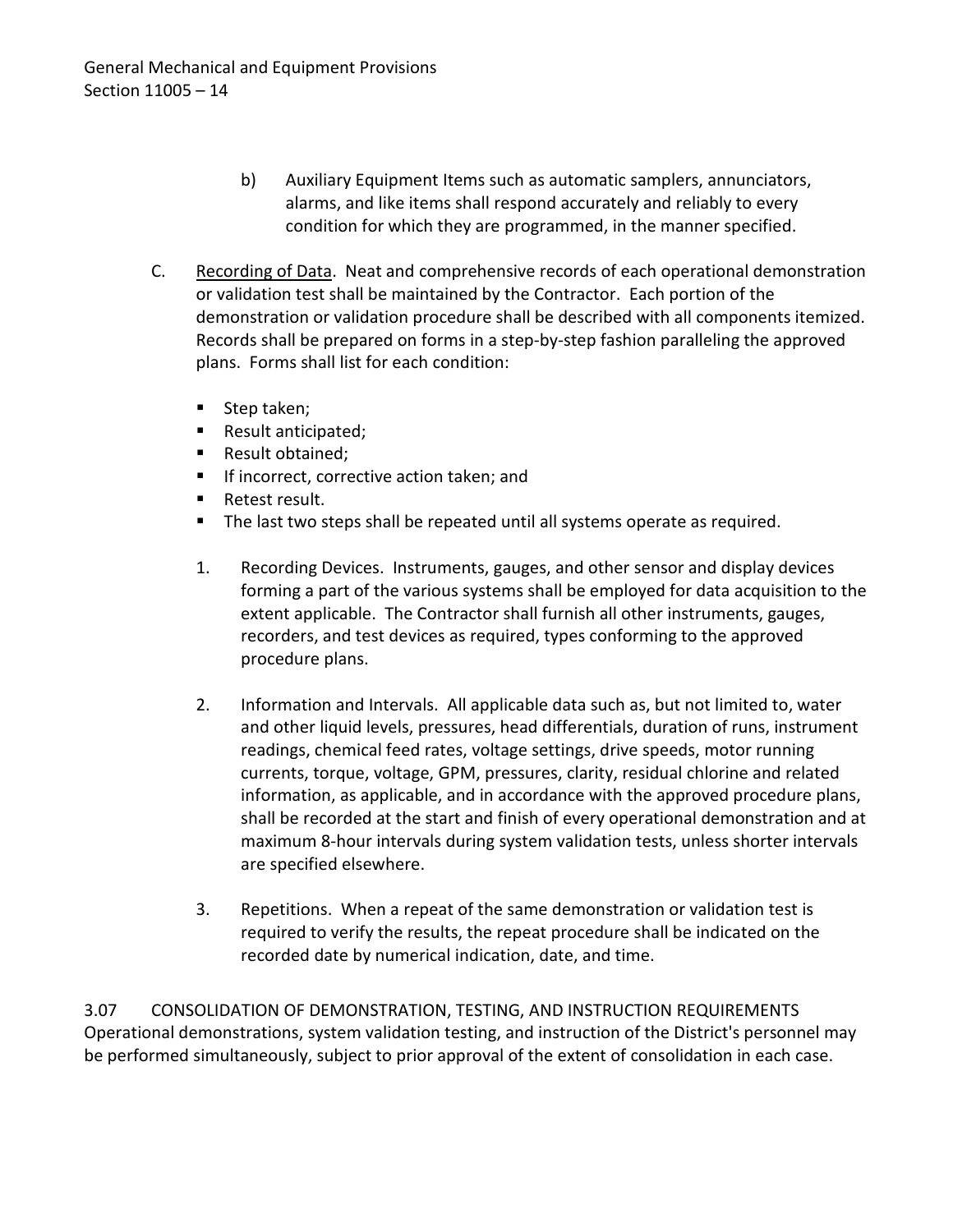## <span id="page-16-0"></span>3.08 SOUND LEVEL TESTING AND WORKER PROTECTION

Measure the sound level developed by all mechanical and electrical equipment provided under the Contract Documents. Perform testing in all rooms and spaces containing such equipment during the final operation test program with all equipment operating. Use an OSHA approved instrument and record the highest sound level developed when measured according to OSHA standards in each room and space. Deliver a copy of records to the District.

### <span id="page-16-1"></span>3.09 IN-SERVICE CHECKS

As a part of the work, an in-service check of each system required to be validation tested shall be performed twice during the period of the Contractor's guarantee by qualified technical representatives of the various system manufacturers, including manufacturers of equipment and components within systems. Checks shall be detailed and complete, requiring not less than 8 hours at the site, and shall be performed under the observation and to the satisfaction of the District's Plant Superintendent or his designated representative. All costs for in-service checks shall be included in the Contract Price.

- A. Notification. The Plant Superintendent shall be notified in writing at least 10 days before the performance of each in-service check. The proposed dates for checking shall be changed if required by the Plant Superintendents.
- B. Consultation. At the time of each in-service check, the manufacturer's technical representatives shall consult with the Plant Superintendent to review the Operation and Maintenance Manual and the pertinent operational and maintenance problems encountered, and shall furnish technical advice and recommendations to the Plant Superintendent.
- C. Schedule. Initial in-service checks shall be performed approximately 6 months after final acceptance of the plant. The second in-service check shall be performed within 30 days of the end of the Contractor's guarantee period.
- D. Reports. A written report of each in-service check signed by the appropriate manufacturer or his representative, shall be delivered to the Plant Superintendent within 10 days following the check. The report shall describe the checking procedure in detail, and shall state all advice and recommendations given to the Plant Superintendent.

### <span id="page-16-2"></span>3.10 PUMPS

This article covers general stipulations applicable to the plant pumps. All applicable parts of this Section shall also apply:

A. Equipment Testing. The purpose of equipment testing is to demonstrate that the pump units meet the specified requirements.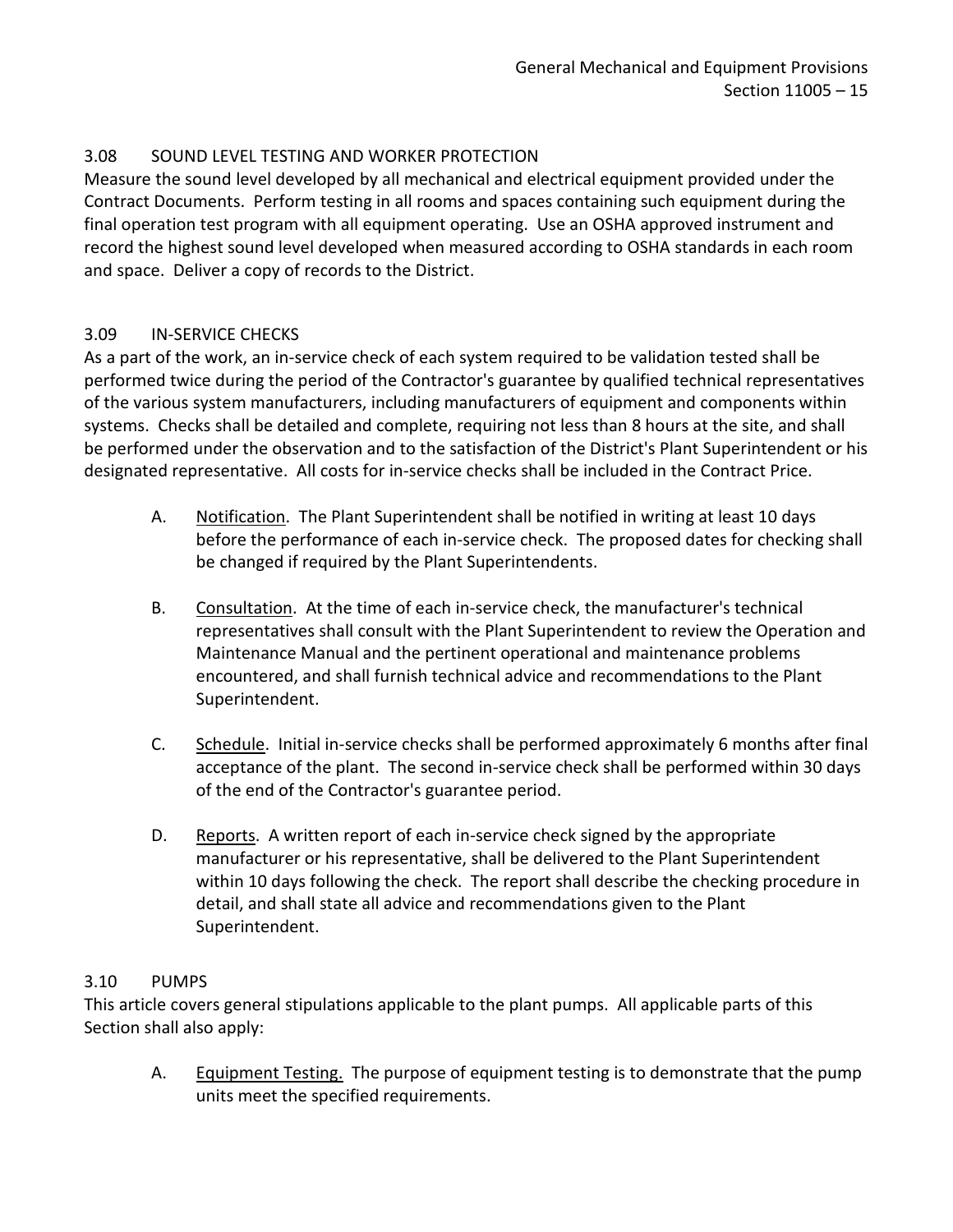- 1. Tests shall be performed on the actual assembled unit over the entire operating range on the certified performance curve. Prototype model tests will not be acceptable.
- 2. All pumps 10 to 50 horsepower shall be factory-tested in accordance with the above specifications. Pumps larger than 50 horsepower may be subject to a "factory witness test" attended by a District representative. The District shall be notified at least 2 weeks in advance such that a representative can witness the pump testing. Certified test results shall be submitted to the Engineer for approval prior to shipment.
- 3. Pump curves shall reflect data secured during actual test runs and shall be signed by a responsible representative of the pump manufacture. Test reports and procedures shall conform to applicable requirements of the Hydraulic Institute Standards.
- B. Installation. The Contractor shall install all pumping equipment in strict accordance with the manufacturer's instructions. Care shall be used in handling to avoid bumping, twisting, dropping, or otherwise damaging the equipment.

All pump manufacturers shall furnish the services of factory-trained personnel as required to examine the installation, supervise start-up of equipment installed, and repair the equipment at no additional expense to the District.

- C. Field Acceptance Test. The contractor under this specification shall have full responsibility for the proper installation and performance of said pumping equipment, including furnishing the services of a pumping equipment Field Service Engineer to inspect equipment installation, and to adjust, if necessary, any portion of the pumping equipment required herein. The manufacturer's Field Service Engineer shall assist the District in the proper conduct of pumping unit field acceptance tests. The pump units shall perform in the field as shown on the certified pump curves furnished by the Contractor. Tests shall also demonstrate operation without cavitation, vibration, overheating of moving parts, and excessive noise. The Contractor and pump manufacturer shall make necessary corrections to achieve smooth pump operation. In the event the tests reveal noncompliance of the workmanship or equipment, the Contractor shall either make alterations as necessary or replace the pumps in order to meet the requirements of the specifications at no additional cost to the District.
- D. CERTIFICATION OF INSTALLATION. The Contractor shall submit a letter to the District confirming that all pumping equipment was inspected, operation checked, and installation approved in writing by the respective pumping equipment supplier.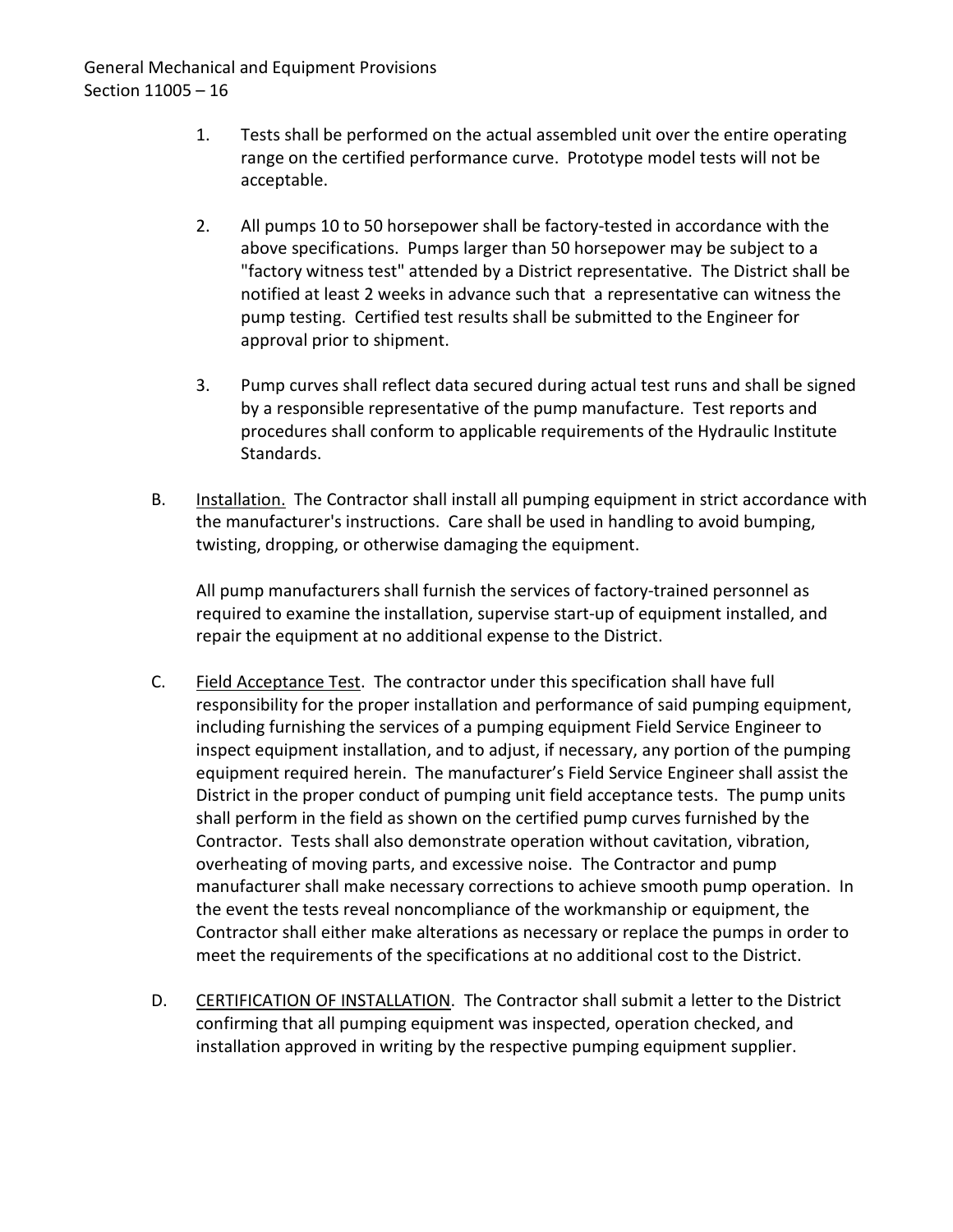- E. WARRANTY. All pumping equipment shall carry an extended warranty for a two year period from the date of **acceptance.** All warranties shall be turned into the District prior to project completion.
- F. MAINTENANCE BOND FOR PUMPING EQUIPMENT. The contractor or his supplier shall provide a maintenance bond (EMWD Standard form C-14 or C-14.1) from a bonding company acceptable to the District equal to 100% of the pumping equipment value (including motors, pumps and pump assemblies) for a two (2) year term starting when the District has accepted the contracted work. Equipment and/or components failing within this period due to deficiency in design, workmanship or material shall be removed, replaced, and reinstalled at no cost to the District, and said replacement shall be guaranteed for two years continuous service. The maintenance bond shall be submitted to the District prior to the performance test of the pump(s).

## <span id="page-18-0"></span>3.11 EARTHQUAKE DESIGN AND RESTRAINT

All manufacturer equipment supplied under this Contract shall be designed, constructed and attached to resist stresses produced by seismic forces specified in this Section. Equipment that does not vibrate during normal operation shall be rigidly attached. Equipment that vibrates during normal operation shall attached by means of isolators with mechanical stops that limit movement in all directions unless it can be demonstrated by calculations that such stops are not required. Equipment or portions of equipment that move during normal operation shall be restrained with mechanical devices that prevent displacement unless it can by demonstrated by calculations that such restraints are not required.

- A. Work Included. The work included in this Paragraph includes, but is not limited to, the following equipment items:
	- 1. Pipe supports and hangers.
	- 2. Electrical control panels.
- B. Minimum Earthquake Forces. The minimum earthquake forces shall be those prescribed for Essential Facilities by the latest edition of the California Building Code and applicable supplements as published by the California Building Standards Commission or the International Code Council, unless otherwise specified elsewhere in the Contract Documents.

Contractor shall submit shop drawings, details and data herein as specified in Section F General Conditions, F-29, Paragraph D. "Submittals."

### **END OF SECTION 11005**